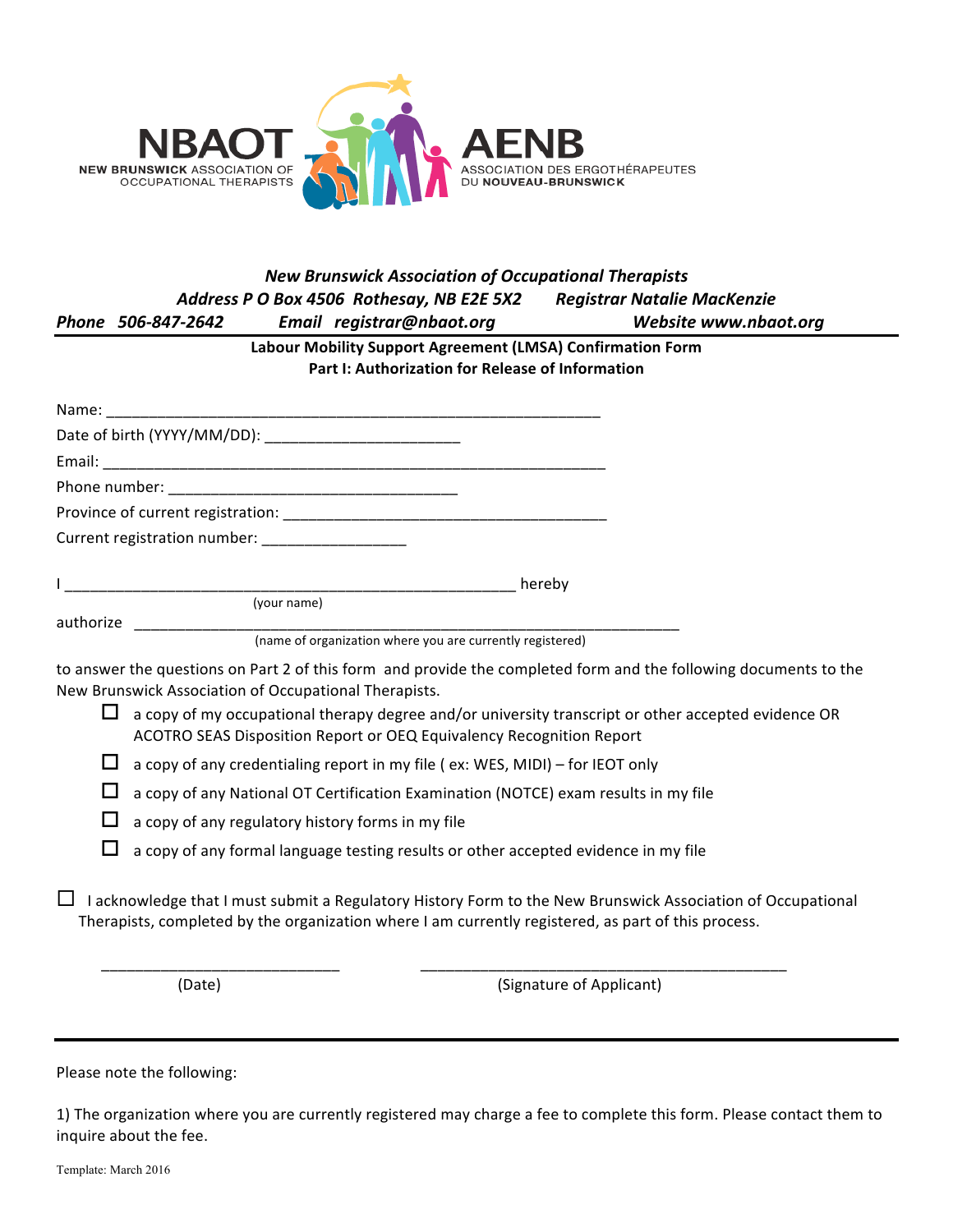2) If you are currently registered in more than one province, you should have the province where you were initially registered complete the form.

3) If the organization completing the form does not have any of the required documents in your file, the New Brunswick Association of Occupational Therapists may ask you to produce them. This will not result in a reassessment of your education and/or training.

## **Labour Mobility Support Agreement (LMSA) Confirmation** Part II: Questions Pertaining to Registration

Part 2 of this form is to be completed by the organization where you are currently registered.

| 1.0 | 1.1              | <b>Current Registration</b>                                                                                                                                                                                                                                                                           |
|-----|------------------|-------------------------------------------------------------------------------------------------------------------------------------------------------------------------------------------------------------------------------------------------------------------------------------------------------|
|     | 1.2              | Are there restrictions or conditions on the registration? $\Box$ Yes $\Box$ No<br>1.2.1                                                                                                                                                                                                               |
| 2.0 |                  | <b>Practice in Current Jurisdiction</b>                                                                                                                                                                                                                                                               |
|     | 2.1              | This individual has practised in our province? $\Box$ Yes $\Box$ No $\Box$ Unsure                                                                                                                                                                                                                     |
| 3.0 | 3.1              | <b>Labour Mobility Support Agreement Transfer History</b><br>This individual transferred here under the Labour Mobility Support Agreement or the Mutual<br>$\Box$ Yes $\Box$ No<br><b>Recognition Agreement?</b><br>If yes, provide details of transfer (regulatory organization(s), dates):<br>3.1.1 |
| 4.0 | <b>Education</b> |                                                                                                                                                                                                                                                                                                       |
|     | 4.1              |                                                                                                                                                                                                                                                                                                       |
|     | 4.2              |                                                                                                                                                                                                                                                                                                       |
|     | 4.3              |                                                                                                                                                                                                                                                                                                       |
|     | 4.4              | Degree or accepted evidence attached: $\Box$ Yes $\Box$ No (provide reasons)                                                                                                                                                                                                                          |
|     |                  | For IEOTs only                                                                                                                                                                                                                                                                                        |
|     | 4.5              | Credentialing report attached: $\Box$ Yes $\Box$ No (provide reasons)                                                                                                                                                                                                                                 |
|     | 4.6              | $\Box$ Yes $\Box$ No<br>Education equivalence established through ACOTRO SEAS:                                                                                                                                                                                                                        |
|     | 4.7              | $\Box$ Yes<br>Education equivalence established through OEQ Equivalence Recognition:<br>N <sub>0</sub>                                                                                                                                                                                                |
|     | 4.8              | Education equivalence established through provincial process (prior to SEAS): $\Box$ Yes $\Box$ No                                                                                                                                                                                                    |
|     | 4.9              | $\Box$ Yes (provide details)<br>Education equivalence established through other process:<br>❏<br><b>No</b>                                                                                                                                                                                            |